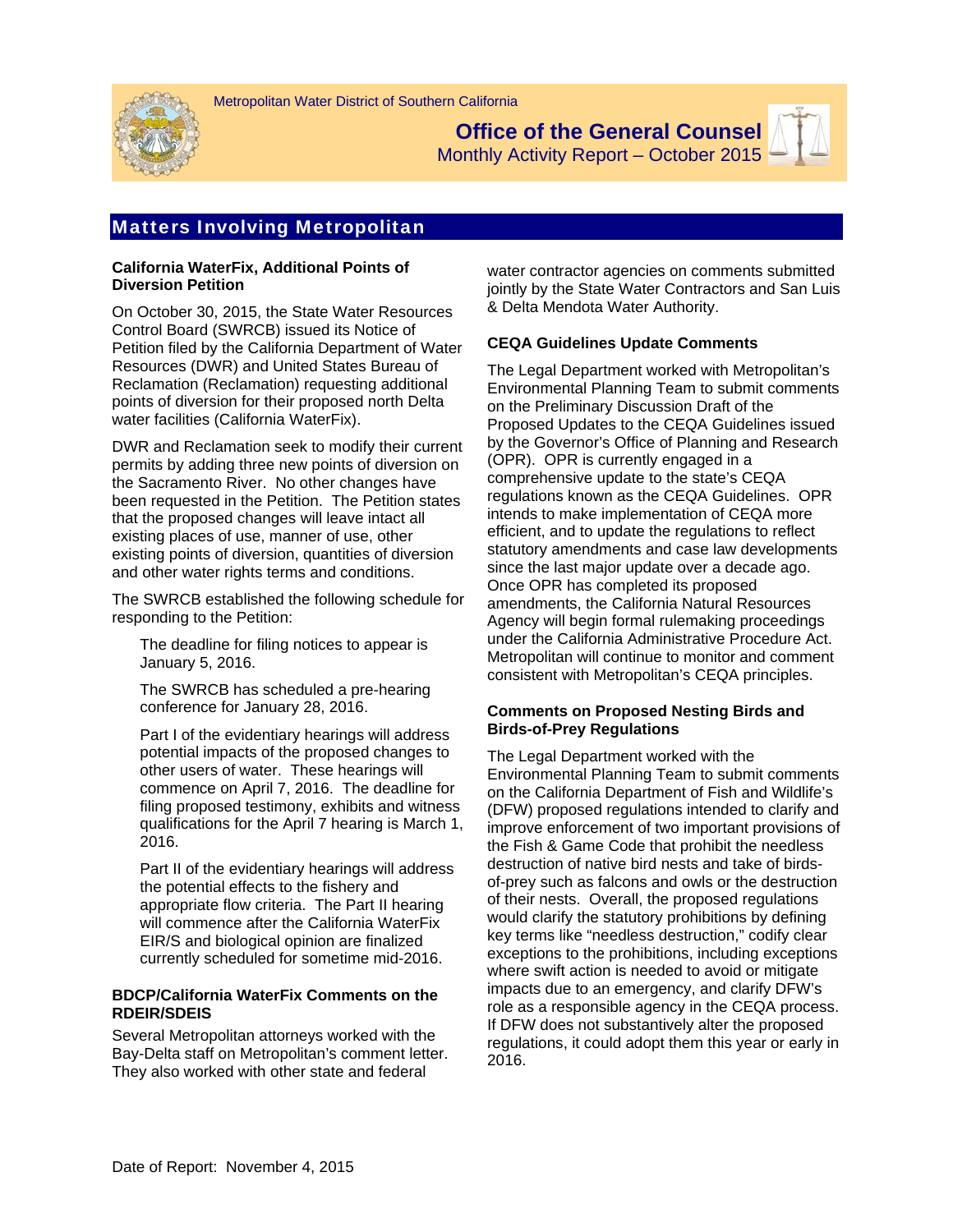# Cases to Watch

#### **Sixth Circuit To Hear Oral Argument On Clean Water Rule**

The U.S. Court of Appeals for the Sixth Circuit has scheduled oral argument for December 8, 2015, on the question of whether it has jurisdiction to rule on several challenges to the Clean Water Rule. On June 29, 2015, the U.S. Environmental Protection Agency (EPA) and the U.S. Army Corps of Engineers (Corps) jointly published revisions to the Clean Water Rule which defines the scope of waters protected under the Clean Water Act (CWA). Sixteen petitions challenging the revisions to the Clean Water Rule have been filed in eight different appellate courts and consolidated in the Sixth Circuit. In addition, sixteen cases contesting the Rule have been filed in twelve district courts. On October 13, 2015, a judicial panel ruled against consolidating the district court cases. This means that if the Sixth Circuit decides it does not have jurisdiction to rule on the substance of the changes, the lawsuits challenging the Clean Water Rule will go forward in twelve different district courts. Alternatively, if the Sixth Circuit determines that it does have jurisdiction, it will rule on the merits of plaintiffs' claims and decide whether the Clean Water Rule is valid and lawful.

Previously, on August 27, 2015, the U.S. District Court in North Dakota had issued a preliminary injunction blocking implementation of the Clean

Water Rule, stating that it appeared likely that the EPA had violated its authority in issuing the rule. However, the injunction only applied to the 13 states which filed that suit. Then on October 9, the Sixth Circuit stayed the Clean Water Rule nationwide, deciding that the plaintiffs had shown a good chance of winning on the merits of their claims. While the stay is in place, the prior "waters of the United States" regulations remain in effect. The court also said that the rulemaking process may have violated the Administrative Procedures Act. In issuing the stay, the Sixth Circuit found "of greater concern" the burden potentially imposed nationwide on governmental bodies and private parties, as well as the impact on the general public "implicated by the Rule's effective redrawing of jurisdictional lines over certain of the nation's waters."

Several bills in Congress would require the agencies to withdraw the rule and to develop a new proposed rule pursuant to certain requirements. In addition, a vote on a resolution of disapproval under the Congressional Review Act to overturn the Clean Water Rule is expected to take place in the next couple of weeks. Metropolitan staff will continue to track these lawsuits and legislative developments. (See General Counsel's June 2015 Activity Report.)

### *NRDC, Defenders of Wildlife, and The Bay Institute v. EPA Administrator***, 60-day Notice of Intent to Sue**

In a letter dated October 29, 2015, NRDC, Defenders of Wildlife, and The Bay Institute (TBI) notified EPA Administrator Gina McCarthy of their intent to file a citizen suit if EPA fails to cure multiple alleged failures to carry out its duties under the CWA. The letter alleges that EPA has a mandatory duty to review and the San Francisco Bay/Sacramento-San Joaquin Delta Estuary Water Quality Control Plan (Bay-Delta Plan) – which forms the basis for D-1641 governing SWP/CVP coordinated operations – at least once every three years. The SWRCB completed its last review of the Bay-Delta Plan in 2006. It is currently engaged in a multi-phase process to review and update the plan, which is a prelude to revisiting the requirements in D-1641. According to the notice, even if the SWRCB fails to complete the triennial review, the CWA required EPA to conduct its own review in 2009, 2012, and 2015.

In addition, the letter alleges that EPA has failed to carry out its mandatory duty to review the SWRCB's orders granting Temporary Urgency Change Petitions in 2014 and 2015 modifying water quality standards in D-1641 and D-1422 (Stanislaus River) to mitigate the drought emergency. According to the notice, modifying D-1641 and D-1422 is tantamount to modifying the water quality standards in the Bay-Delta Plan and the Water Quality Control Plan for the Central Valley Region, Sacramento River Basin and San Joaquin River Basin (Central Valley Plan). If so, the notice contends, the CWA requires EPA to review the modified water quality standards and "take appropriate action."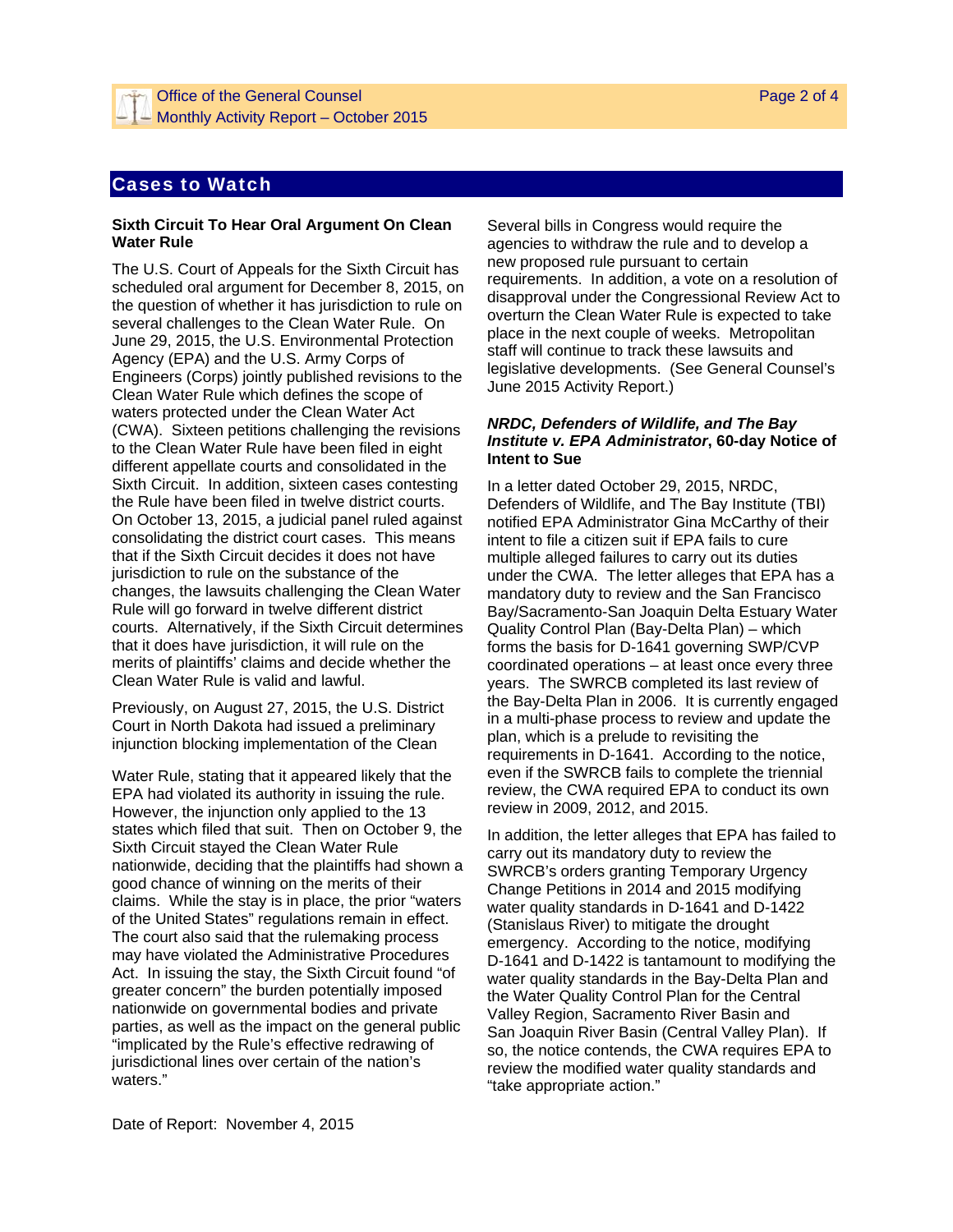## Office of the General Counsel Monthly Activity Report – October 2015

EPA review of either the Bay-Delta Plan or D-1641 could affect SWP water supplies. Thus, Metropolitan will closely monitor any action by EPA in response to the 60-day notice as well as any litigation filed.

### *California Water Curtailment Cases***, Judicial Council Coordination Proceeding Case No. 4838 (Santa Clara County Superior Court)**

As previously reported, five groups of petitioners filed lawsuits challenging the validity of the SWRCB's curtailment notices issued to senior water rights holders in the Delta. (*Banta-Carbona Irrigation Dist. v. SWRCB*; *San Joaquin Tributaries Authority et al. v. SWRCB*; *Patterson Irrigation District v. SWRCB*; *Byron Bethany Irrigation Dist., et al. v. SWRCB*; and *West Side Irrigation Dist., et al. v. SWRCB*.) The five cases have been coordinated before the Honorable Peter H. Kirwan in the Santa Clara County Superior Court. The

SWRCB has filed demurrers in the coordinated cases scheduled for hearing on February 19, 2016.

Metropolitan and the State Water Contractors are closely watching the coordinated cases because some causes of action seeking a judicial declaration that the petitioners have the right to divert from south Delta channels regardless of natural or CVP/SWP inflows from upstream. Thus, the cases have the potential to impact SWP water supplies.

As reported in more detail below, the SWRCB has issued hearing schedules for a related Draft Cease and Desist Order against West Side Irrigation District for threatened unlawful diversions, and for a hearing on the State Board's Administrative Civil Liability (ACL) Complaint against Byron-Bethany Irrigation District for alleged unlawful diversions in June 2015. The State Water Contractors have been granted party status in those proceedings.

# Matters Received by the Legal Department

| Category                                                 | Received | Description                                                                                |                                                                                                                                                                                                                                                               |
|----------------------------------------------------------|----------|--------------------------------------------------------------------------------------------|---------------------------------------------------------------------------------------------------------------------------------------------------------------------------------------------------------------------------------------------------------------|
| Government Code<br>Claims                                | 2        | Subrogation claims submitted by insurance carriers for accidents<br>involving MWD vehicles |                                                                                                                                                                                                                                                               |
| <b>Requests Pursuant</b><br>to the Public Records<br>Act | 9        | Requestor                                                                                  | <b>Documents Requested</b>                                                                                                                                                                                                                                    |
|                                                          |          | East Bay Municipal Utility District                                                        | Job description and current<br>salary schedule                                                                                                                                                                                                                |
|                                                          |          | Garmin International                                                                       | Bathymetric data for Lake Perris<br>and Lake Skinner                                                                                                                                                                                                          |
|                                                          |          | Graduate Student, UC Irvine<br>Department of History                                       | MWD archives on history of<br>water                                                                                                                                                                                                                           |
|                                                          |          | Private Citizens (3)                                                                       | (1) MWD's yearly totals for<br>compensation and benefit<br>expenditures from 2009-2014;<br>(2) annual cost and quantity of<br>water purchased by the city of<br>Camarillo for the last 10 years;<br>(3) water use agreements with<br>the City of Sierra Madre |
|                                                          |          | San Diego County Citizen's<br>Water Academy                                                | Water quality data for Lake<br>Skinner for 2013/2014                                                                                                                                                                                                          |
|                                                          |          | <b>UCLA Luskin Center for</b><br>Innovation                                                | Data on rebates provided under<br>MWD's turf removal program                                                                                                                                                                                                  |